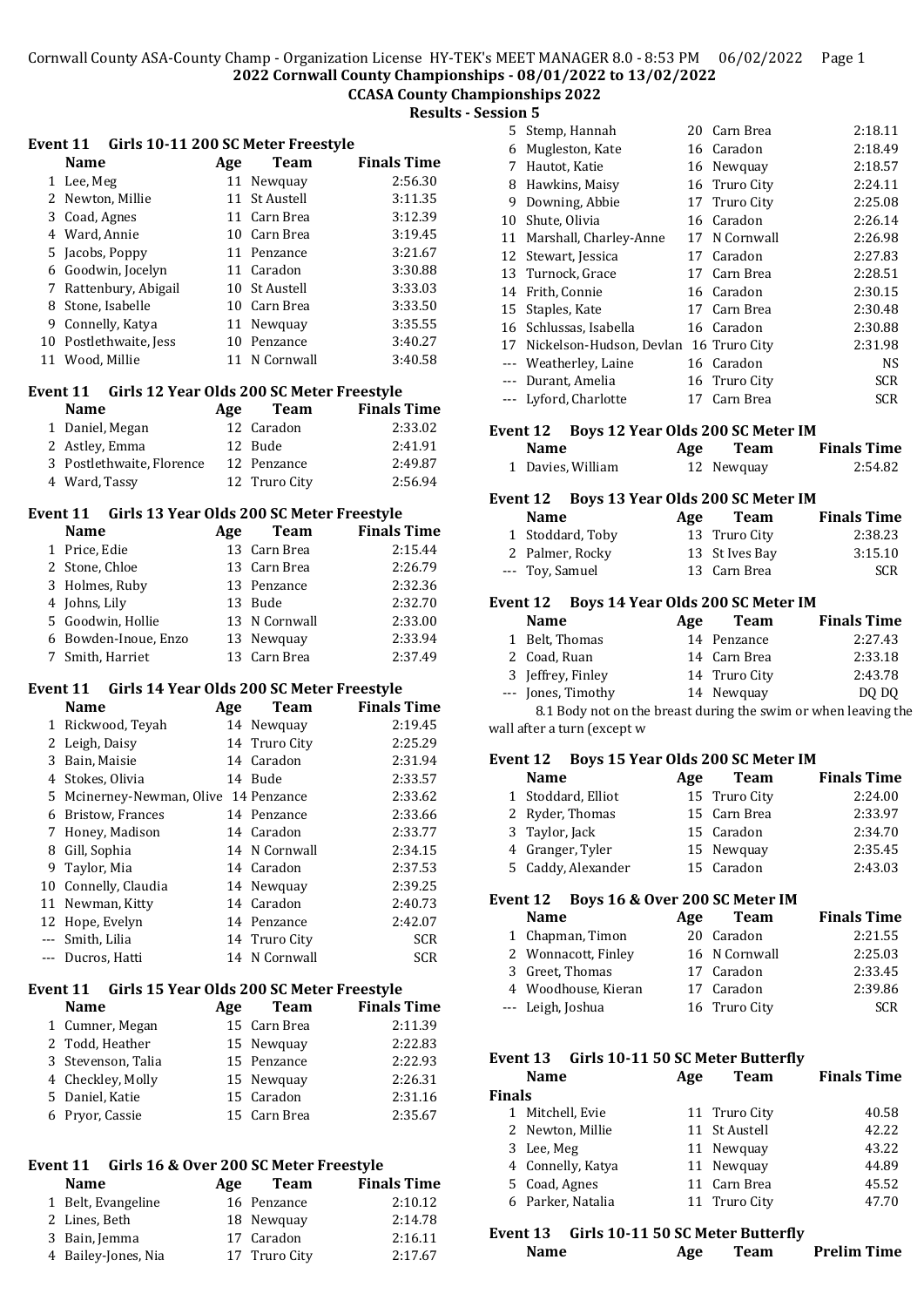# **CCASA County Championships 2022**

**Results - Session 5**

#### **Preliminaries**

| 1 Mitchell, Evie  | 11 Truro City | 39.97 |
|-------------------|---------------|-------|
| 2 Newton, Millie  | 11 St Austell | 41.66 |
| 3 Lee, Meg        | 11 Newquay    | 43.69 |
| 4 Connelly, Katya | 11 Newquay    | 46.22 |
| 5 Parker, Natalia | 11 Truro City | 47.79 |
| 6 Coad, Agnes     | 11 Carn Brea  | 48.23 |
| 7 Kelly, Rosie    | 11 Penzance   | 54.90 |

#### **Event 13 Girls 12 Year Olds 50 SC Meter Butterfly**

|                                  | <b>Name</b>        |  | <b>Team</b>   | <b>Finals Time</b> |  |
|----------------------------------|--------------------|--|---------------|--------------------|--|
| <b>Finals</b>                    |                    |  |               |                    |  |
|                                  | 1 Fitzhenry, Robyn |  | 12 Newquay    | 37.18              |  |
|                                  | 2 Astley, Emma     |  | 12 Bude       | 37.19              |  |
|                                  | 3 Kerry, Molly     |  | 12 Carn Brea  | 38.55              |  |
|                                  | 4 Ward, Tassy      |  | 12 Truro City | 39.22              |  |
|                                  | 5 Phillips, Aoife  |  | 12 St Austell | 40.32              |  |
|                                  | --- Daniel, Megan  |  | 12 Caradon    | DO DO              |  |
| 4.4 Start before starting signal |                    |  |               |                    |  |

#### **Event 13 Girls 12 Year Olds 50 SC Meter Butterfly**

| <b>Name</b> |                           | Age | <b>Team</b>   | <b>Prelim Time</b> |
|-------------|---------------------------|-----|---------------|--------------------|
|             | Preliminaries             |     |               |                    |
|             | 1 Daniel, Megan           |     | 12 Caradon    | 34.20              |
|             | 2 Astley, Emma            |     | 12 Bude       | 37.27              |
|             | 3 Fitzhenry, Robyn        |     | 12 Newquay    | 38.29              |
|             | 4 Kerry, Molly            |     | 12 Carn Brea  | 38.58              |
|             | 5 Ward, Tassy             |     | 12 Truro City | 40.25              |
|             | 6 Phillips, Aoife         |     | 12 St Austell | 41.75              |
|             | 7 Postlethwaite, Florence |     | 12 Penzance   | 43.22              |

#### **Event 13 Girls 13 Year Olds 50 SC Meter Butterfly**

|               | <b>Name</b>     | Age | <b>Team</b>  | <b>Finals Time</b> |
|---------------|-----------------|-----|--------------|--------------------|
| <b>Finals</b> |                 |     |              |                    |
|               | 1 Price, Edie   |     | 13 Carn Brea | 30.54              |
|               | 2 Stone, Chloe  |     | 13 Carn Brea | 33.46              |
|               | 3 Johns, Lily   |     | 13 Bude      | 33.81              |
|               | 4 Norton, Rosie |     | 13 Newquay   | 36.68              |
|               | 5 Skinner, Evie |     | 13 Carn Brea | 39.70              |
|               |                 |     |              |                    |

# **Event 13 Girls 13 Year Olds 50 SC Meter Butterfly**

|                                                         | <b>Name</b>                    |  | <b>Team</b>   | <b>Prelim Time</b> |
|---------------------------------------------------------|--------------------------------|--|---------------|--------------------|
|                                                         | <b>Preliminaries</b>           |  |               |                    |
|                                                         | 1 Price, Edie                  |  | 13 Carn Brea  | 31.18              |
|                                                         | 2 Johns, Lily                  |  | 13 Bude       | 33.71              |
|                                                         | 3 Stone, Chloe                 |  | 13 Carn Brea  | 34.23              |
|                                                         | 4 Norton, Rosie                |  | 13 Newquay    | 37.11              |
|                                                         | 5 Skinner, Evie                |  | 13 Carn Brea  | 40.09              |
|                                                         | --- Newman, Eva                |  | 13 N Cornwall | DQ DO              |
| 8.2 Arms not brought forward simultaneously or arms not |                                |  |               |                    |
|                                                         | brought forward over the water |  |               |                    |

--- Smith, Harriet 13 Carn Brea DQ DQ 8.2 Arms not brought forward simultaneously or arms not

brought forward over the water

#### **Event 13 Girls 14 Year Olds 50 SC Meter Butterfly Name Age Team Finals Time**

| <b>Finals</b> |                   |               |       |
|---------------|-------------------|---------------|-------|
|               | 1 Baker, Lottie   | 14 Newquay    | 31.83 |
|               | 2 Rickwood, Teyah | 14 Newquay    | 32.36 |
|               | 3 Hautot, Hannah  | 14 Newquay    | 33.48 |
|               | 4 Leigh, Daisy    | 14 Truro City | 33.54 |
|               | 5 Honey, Madison  | 14 Caradon    | 34.47 |
|               | 6 Taylor, Mia     | 14 Caradon    | 34.91 |
|               |                   |               |       |

| ט ווטונכ       | Event 13             | Girls 14 Year Olds 50 SC Meter Butterfly |     |               |                    |
|----------------|----------------------|------------------------------------------|-----|---------------|--------------------|
|                | <b>Name</b>          |                                          | Age | Team          | <b>Prelim Time</b> |
|                | <b>Preliminaries</b> |                                          |     |               |                    |
| 1              | Baker, Lottie        |                                          | 14  | Newquay       | 32.14              |
| 2              |                      | Hautot, Hannah                           | 14  | Newquay       | 33.03              |
| 3              |                      | Rickwood, Teyah                          | 14  | Newquay       | 33.17              |
| 4              | Leigh, Daisy         |                                          |     | 14 Truro City | 33.47              |
| 5              |                      | Honey, Madison                           | 14  | Caradon       | 34.23              |
| 6              | Taylor, Mia          |                                          |     | 14 Caradon    | 35.48              |
| 7              |                      | Durant, Isabelle                         | 14  | Carn Brea     | 36.23              |
| 8              |                      | Holt, Maddison                           | 14  | Bude          | 36.41              |
| 9              |                      | Stokes, Olivia                           | 14  | Bude          | 37.54              |
| 10             | Young, Iris          |                                          | 14  | Penzance      | 37.81              |
| 11             |                      | Hope, Evelyn                             |     | 14 Penzance   | 38.14              |
| 12             | Bain, Maisie         |                                          |     | 14 Caradon    | 38.48              |
| 13             |                      | Mcinerney-Newman, Olive 14 Penzance      |     |               | 38.63              |
| 14             | Moyle, Macy          |                                          |     | 14 Carn Brea  | 38.84              |
| 15             |                      | Bristow, Frances                         | 14  | Penzance      | 39.08              |
| $---$          |                      | O'Brien, Sennen                          | 14  | Carn Brea     | <b>SCR</b>         |
| $\overline{a}$ |                      | Ducros, Hatti                            | 14  | N Cornwall    | <b>SCR</b>         |
| $---$          | Maskell, Evie        |                                          |     | 14 St Austell | <b>SCR</b>         |
| $\overline{a}$ | Smith, Lilia         |                                          |     | 14 Truro City | <b>SCR</b>         |
|                |                      |                                          |     |               |                    |

#### **Event 13 Girls 15 Year Olds 50 SC Meter Butterfly**

| Name          |                    | Age | <b>Team</b>  | <b>Finals Time</b> |
|---------------|--------------------|-----|--------------|--------------------|
| <b>Finals</b> |                    |     |              |                    |
|               | 1 Laurence, Darcey |     | 15 Carn Brea | 31.53              |
|               | 2 Cumner, Megan    |     | 15 Carn Brea | 32.25              |
|               | 3 Shute, Hollie    |     | 15 Caradon   | 33.29              |
|               | 4 Swart, Alisha    |     | 15 Bude      | 34.71              |
|               | 5 Daniel, Katie    |     | 15 Caradon   | 35.22              |
|               | 6 Stevenson, Talia |     | 15 Penzance  | 35.67              |

#### **Event 13 Girls 15 Year Olds 50 SC Meter Butterfly**

|   | <b>Name</b>          | Age | Team           | <b>Prelim Time</b> |
|---|----------------------|-----|----------------|--------------------|
|   | <b>Preliminaries</b> |     |                |                    |
| 1 | Laurence, Darcey     |     | 15 Carn Brea   | 31.63              |
|   | 2 Cumner, Megan      |     | 15 Carn Brea   | 32.47              |
|   | 3 Shute, Hollie      |     | 15 Caradon     | 33.04              |
|   | 4 Swart, Alisha      |     | 15 Bude        | 34.74              |
|   | 5 Daniel, Katie      |     | 15 Caradon     | 35.55              |
|   | 6 Stevenson, Talia   |     | 15 Penzance    | 36.25              |
|   | 7 Williams, Amelia   |     | 15 Truro City  | 36.29              |
| 8 | Hobson, Isabelle     |     | 15 St Austell  | 37.53              |
|   | --- Kitchen, Zara    |     | 15 St Ives Bay | <b>SCR</b>         |
|   | --- Trevena, Sky     |     | 15 Carn Brea   | <b>SCR</b>         |
|   |                      |     |                |                    |

#### **Event 13 Girls 16 & Over 50 SC Meter Butterfly**

|               | <b>Name</b>           | Age | <b>Team</b> | <b>Finals Time</b> |
|---------------|-----------------------|-----|-------------|--------------------|
| <b>Finals</b> |                       |     |             |                    |
| 1             | Bain, Jemma           |     | 17 Caradon  | 29.76              |
|               | 2 Couch, Jocelyn      |     | 19 Newquay  | 30.28              |
|               | 3 Belt, Evangeline    |     | 16 Penzance | 31.57              |
|               | 4 Schlussas, Isabella |     | 16 Caradon  | 31.98              |
|               | 5 Shute, Olivia       |     | 16 Caradon  | 32.19              |
|               | 6 Hautot, Katie       |     | 16 Newquay  | 32.36              |
|               |                       |     |             |                    |

#### **Event 13 Girls 16 & Over 50 SC Meter Butterfly**

| <b>Name</b>           | Age | <b>Team</b> | <b>Prelim Time</b> |
|-----------------------|-----|-------------|--------------------|
| <b>Preliminaries</b>  |     |             |                    |
| 1 Couch, Jocelyn      |     | 19 Newquay  | 30.12              |
| 2 Bain, Jemma         |     | 17 Caradon  | 31.02              |
| 3 Belt, Evangeline    |     | 16 Penzance | 31.37              |
| 4 Schlussas, Isabella |     | 16 Caradon  | 31.92              |
| 5 Shute, Olivia       |     | 16 Caradon  | 32.04              |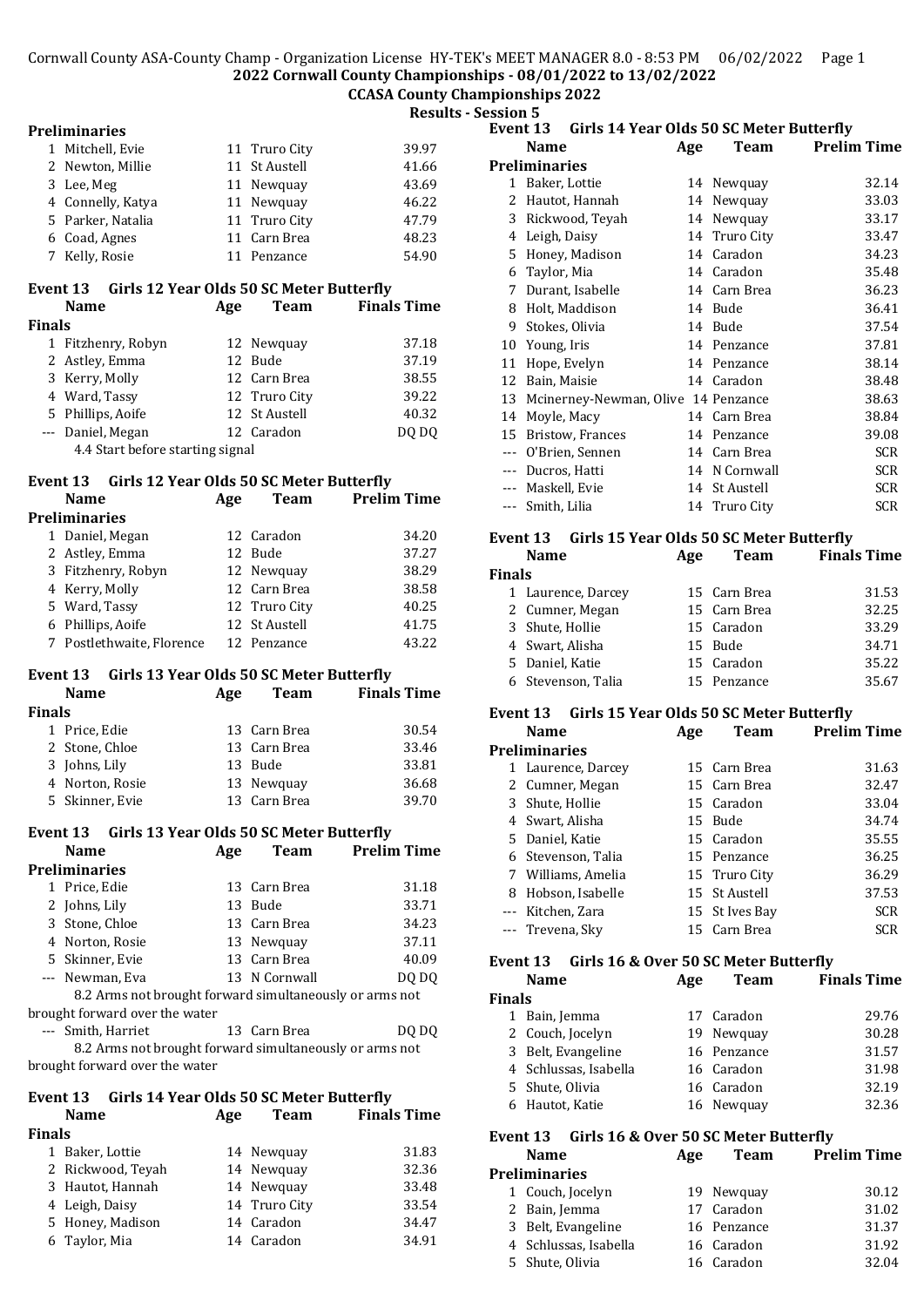#### **CCASA County Championships 2022**

**Results - Session 5**

# \*6 Bailey-Jones, Nia 17 Truro City 32.68

| $*6$           | Hautot, Katie                                                    |     | 16 Newquay                                     | 32.68              |
|----------------|------------------------------------------------------------------|-----|------------------------------------------------|--------------------|
|                | <b>Swim-Off Required</b>                                         |     |                                                |                    |
| 8              | Massy, Willow                                                    |     | 18 St Austell                                  | 33.20              |
| 9              | Hawkins, Maisy                                                   |     | 16 Truro City                                  | 33.35              |
| 10             | Downing, Abbie                                                   | 17  | Truro City                                     | 33.38              |
| 11             | Waugh, Elena                                                     |     | 16 Truro City                                  | 33.83              |
| 12             | Mugleston, Kate                                                  |     | 16 Caradon                                     | 33.91              |
| 13             | Weatherley, Laine                                                |     | 16 Caradon                                     | 34.12              |
| 14             | Stemp, Hannah                                                    |     | 20 Carn Brea                                   | 34.30              |
| 15             | Roche, Lillian                                                   |     | 16 Truro City                                  | 34.70              |
| 16             | Nickelson-Hudson, Devlan 16 Truro City                           |     |                                                | 35.21              |
|                | 17 Turnock, Grace                                                | 17  | Carn Brea                                      | 36.04              |
| 18             | Paton, Fern                                                      | 18  | Bude                                           | 36.19              |
| 19             | Staples, Kate                                                    | 17  | Carn Brea                                      | 37.13              |
| 20             | Jones, Abigail                                                   | 16  | Caradon                                        | 37.21              |
| 21             | Swart, Myah                                                      | 18  | Bude                                           | 37.48              |
| $\overline{a}$ | Ford, Eva                                                        | 17  | St Austell                                     | DO DO              |
|                | 8.4 Did not touch at turn or finish with both hands or touch not |     |                                                |                    |
|                | simultaneous or hands sep                                        |     |                                                |                    |
|                | --- Dale, Anya                                                   | 17  | St Ives Bay                                    | <b>SCR</b>         |
|                | --- Lyford, Charlotte                                            | 17  | Carn Brea                                      | <b>SCR</b>         |
|                | Event 13S                                                        |     | Girls 10 & Over 50 SC Meter Butterfly Swim-off |                    |
|                | Name                                                             | Age | <b>Team</b>                                    | <b>Finals Time</b> |
|                | - Swim-off                                                       |     |                                                |                    |
| $\mathbf{1}$   | Hautot, Katie                                                    |     | 16 Newquay                                     | 31.96              |
| 2              | Bailey-Jones, Nia                                                | 17  | Truro City                                     | 32.10              |

#### **Event 14 Boys 10-11 50 SC Meter Butterfly**

|               | <b>Name</b>                 | Age | <b>Team</b>   | <b>Finals Time</b> |
|---------------|-----------------------------|-----|---------------|--------------------|
| <b>Finals</b> |                             |     |               |                    |
|               | 1 Tamblyn, Nathaniel        |     | 11 N Cornwall | 37.44              |
|               | 2 Streeter, Ezekiel         |     | 10 Newquay    | 49.20              |
|               | 3 Briggs, Ashton            |     | 10 Caradon    | 49.37              |
|               | 4 Carter, Toby              |     | 11 Newquay    | 52.16              |
|               | 5 Hague, Samson             |     | 10 Newquay    | 59.36              |
|               | --- Middlemiss-frost, Felix |     | Penzance      | <b>NS</b>          |

#### **Event 14 Boys 10-11 50 SC Meter Butterfly**

|                                  | Name                      | Age | <b>Team</b>   | <b>Prelim Time</b> |  |
|----------------------------------|---------------------------|-----|---------------|--------------------|--|
|                                  | <b>Preliminaries</b>      |     |               |                    |  |
|                                  | 1 Tamblyn, Nathaniel      |     | 11 N Cornwall | 37.27              |  |
|                                  | 2 Streeter, Ezekiel       |     | 10 Newquay    | 47.39              |  |
|                                  | 3 Carter, Toby            |     | 11 Newquay    | 50.40              |  |
|                                  | 4 Briggs, Ashton          |     | 10 Caradon    | 52.71              |  |
|                                  | 5 Middlemiss-frost, Felix |     | 10 Penzance   | 56.40              |  |
|                                  | 6 Hague, Samson           |     | 10 Newquay    | 59.16              |  |
|                                  | --- Leeson, Rhys          |     | 11 Launceston | DO DO              |  |
| 4.4 Start before starting signal |                           |     |               |                    |  |

#### **Event 14 Boys 12 Year Olds 50 SC Meter Butterfly**

|               | <b>Name</b>                                                | Age | <b>Team</b>   | <b>Finals Time</b> |
|---------------|------------------------------------------------------------|-----|---------------|--------------------|
| <b>Finals</b> |                                                            |     |               |                    |
|               | 1 Davies, William                                          |     | 12 Newquay    | 36.18              |
|               | 2 Hague, Frederick                                         |     | 12 Newquay    | 37.02              |
|               | 3 Caddy, Michael                                           |     | 12 Caradon    | 40.94              |
|               | 4 McAvoy, Jonah                                            |     | 12 Newquay    | 41.49              |
|               | --- Parker, Rufus                                          |     | 12 Truro City | DQ DQ              |
|               | 8.3 Breaststroke kick used (legal in Masters Competitions) |     |               |                    |
|               | --- Young, Max                                             |     | 12 Penzance   | DO                 |
|               | 4.4 Start before starting signal                           |     |               |                    |

#### **Event 14 Boys 12 Year Olds 50 SC Meter Butterfly Name Age Team Prelim Time**

| <b>Preliminaries</b>                                          |               |       |
|---------------------------------------------------------------|---------------|-------|
| 1 Davies, William                                             | 12 Newquay    | 36.28 |
| 2 Hague, Frederick                                            | 12 Newquay    | 37.51 |
| 3 Young, Max                                                  | 12 Penzance   | 38.15 |
| 4 Caddy, Michael                                              | 12 Caradon    | 39.69 |
| 5 McAvoy, Jonah                                               | 12 Newquay    | 41.39 |
| 6 Parker, Rufus                                               | 12 Truro City | 47.72 |
| --- Garland, Daniel                                           | 12 Truro City | DO DO |
| $0.2$ Mercus ante ef the lega not simultaneous an elternative |               |       |

8.3 Movements of the legs not simultaneous or alternating movement of legs or feet

#### **Event 14 Boys 13 Year Olds 50 SC Meter Butterfly Name Age Team Prelim Time Preliminaries and Finals** 1 Stoddard, Toby 13 Truro City 32.26 2 Solly, Leo 13 N Cornwall 36.23

#### **Event 14 Boys 14 Year Olds 50 SC Meter Butterfly**

| <b>Name</b>         | Age | <b>Team</b>   | <b>Finals Time</b> |
|---------------------|-----|---------------|--------------------|
| <b>Finals</b>       |     |               |                    |
| 1 Jones, Timothy    |     | 14 Newquay    | 30.09              |
| 2 Coad, Ruan        |     | 14 Carn Brea  | 30.64              |
| 3 Hague, Douglas    |     | 14 Newquay    | 31.71              |
| 4 Maddern, Dmitri   |     | 14 Penzance   | 32.20              |
| 5 Belt, Thomas      |     | 14 Penzance   | 32.31              |
| 6 Osborne, Benjamin |     | 14 Truro City | 32.85              |
|                     |     |               |                    |

#### **Event 14 Boys 14 Year Olds 50 SC Meter Butterfly**

|    | Name                 | Age | Team           | <b>Prelim Time</b> |
|----|----------------------|-----|----------------|--------------------|
|    | <b>Preliminaries</b> |     |                |                    |
| 1  | Jones, Timothy       |     | 14 Newquay     | 30.49              |
|    | 2 Coad, Ruan         |     | 14 Carn Brea   | 30.74              |
| 3  | Hague, Douglas       |     | 14 Newquay     | 31.80              |
| 4  | Belt, Thomas         |     | 14 Penzance    | 32.10              |
| 5. | Maddern, Dmitri      |     | 14 Penzance    | 32.93              |
| 6  | Osborne, Benjamin    |     | 14 Truro City  | 33.28              |
| 7  | Cooper, Jack         |     | 14 Bude        | 33.73              |
| 8  | Knowles, Chester     |     | 14 Newquay     | 33.96              |
| 9  | Jeffrey, Finley      |     | 14 Truro City  | 35.36              |
|    | Matthews, Ethan      |     | 14 St Ives Bay | <b>SCR</b>         |
|    | Wiles, Archie        |     | 14 Truro City  | <b>SCR</b>         |
|    |                      |     |                |                    |

| Event 14 Boys 15 Year Olds 50 SC Meter Butterfly |     |      |                    |
|--------------------------------------------------|-----|------|--------------------|
| <b>Name</b>                                      | Age | Team | <b>Prelim Time</b> |
| <b>Preliminaries and Finals</b>                  |     |      |                    |

| 'eliminaries and Finals |               |       |
|-------------------------|---------------|-------|
| 1 Stoddard, Elliot      | 15 Truro City | 28.44 |
| 2 Taylor, Jack          | 15 Caradon    | 31.64 |
| 3 Ryder, Thomas         | 15 Carn Brea  | 32.73 |
| 4 Granger, Tyler        | 15 Newquay    | 32.93 |

#### **Event 14 Boys 16 & Over 50 SC Meter Butterfly**

|               | <b>Name</b>        | Age | Team               | <b>Finals Time</b> |
|---------------|--------------------|-----|--------------------|--------------------|
| <b>Finals</b> |                    |     |                    |                    |
|               | 1 Pond, Mikey      |     | 19 Carrick Masters | 27.51              |
|               | 2 Chapman, Timon   |     | 20 Caradon         | 28.57              |
|               | 3 Mitchell, George |     | 17 Truro City      | 28.85              |
|               | 4 Greet, Thomas    |     | 17 Caradon         | 29.50              |
|               | 5 Garner, Bradley  |     | 16 N Cornwall      | 30.30              |
|               | 6 Phillips, Tom    |     | 17 Carn Brea       | 31.45              |
|               |                    |     |                    |                    |

#### **Event 14 Boys 16 & Over 50 SC Meter Butterfly**

| <b>Name</b>          | Age | <b>Team</b>        | <b>Prelim Time</b> |
|----------------------|-----|--------------------|--------------------|
| <b>Preliminaries</b> |     |                    |                    |
| 1 Pond, Mikey        |     | 19 Carrick Masters | 27.87              |